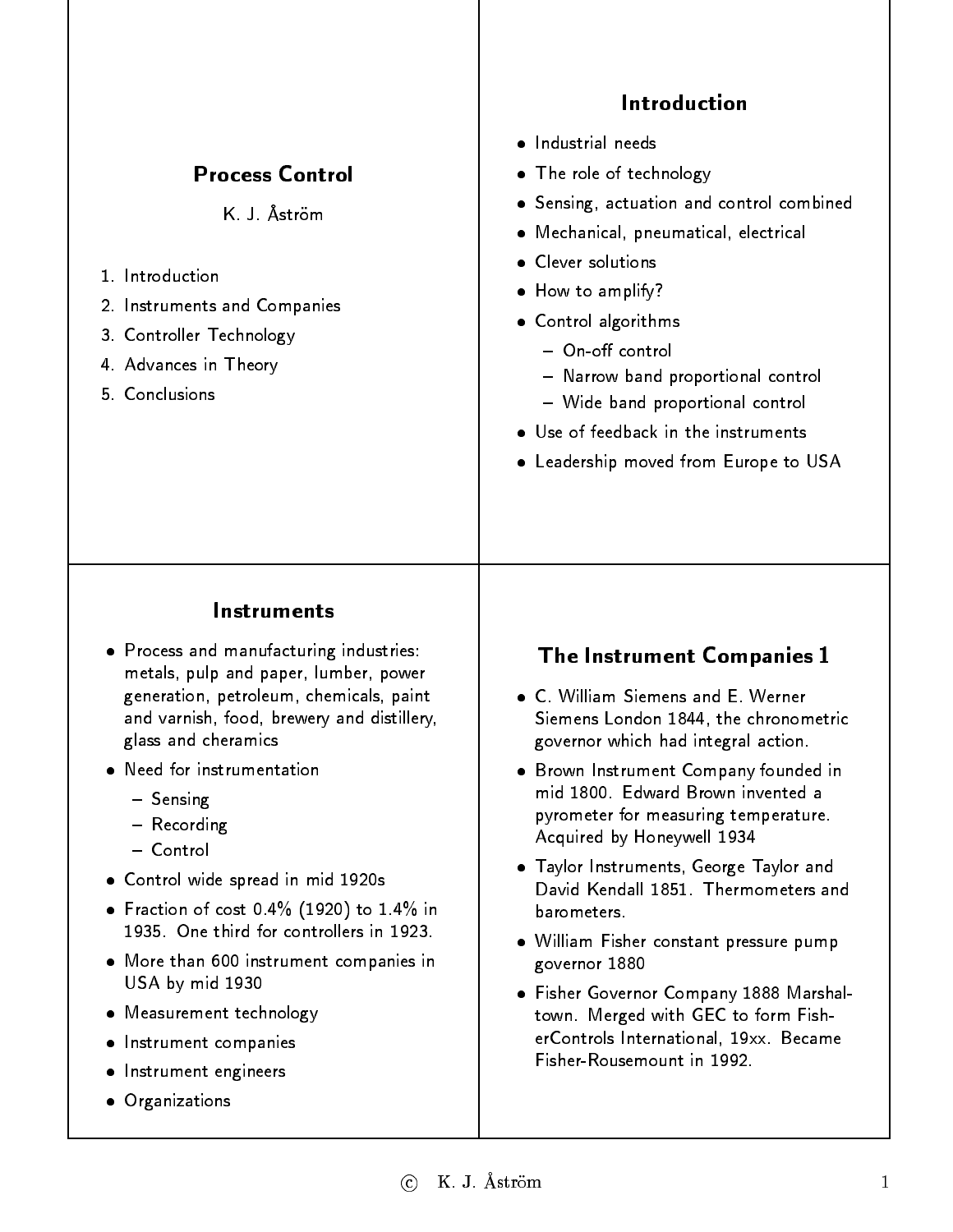| <b>The Instrument Companies 2</b>                                                                                                                                                                                                                                                                                                                                                                                                                                                                                                                                                                                                                                                                                                                                                        | <b>The Instrument Companies 3</b>                                                                                                                                                                                                                                                                                                                                                                                                                                                                                                                                                                                                               |
|------------------------------------------------------------------------------------------------------------------------------------------------------------------------------------------------------------------------------------------------------------------------------------------------------------------------------------------------------------------------------------------------------------------------------------------------------------------------------------------------------------------------------------------------------------------------------------------------------------------------------------------------------------------------------------------------------------------------------------------------------------------------------------------|-------------------------------------------------------------------------------------------------------------------------------------------------------------------------------------------------------------------------------------------------------------------------------------------------------------------------------------------------------------------------------------------------------------------------------------------------------------------------------------------------------------------------------------------------------------------------------------------------------------------------------------------------|
| • Butz Thermo-Electric Regulator Co 1885<br>reorganized in 1893 by Sweatt to become<br>Sweatt's Minneapolis Heat Regulator Co<br>• Honeywell Heating Speciality Co. (Mark<br>C. Honeywell). Hot water systems for<br>homes. Merged with Sweatts company<br>in 1913<br>• Bristol Company 1894. Temperature con-<br>troller 1903. Improved pressure indicator<br>and recorder. Industrial Instrument Co<br>1908 in Foxboro. Changed to Foxboro Co<br>in 1914. First multiple pen recorder 1915.<br>• Compression Rheostat 1903 Lynde Bradley<br>and Stanton Allen<br>. 1899 Morris Leeds Company, joined with<br>theoretical physicist Northrup to form<br>Leeds & Northrup 1899. Precision instru-<br>ments for labs; galvanometers, resistance<br>boxes, industrial instrumentation 1920 | · 1900 Tagliabue Co air-operated tempera-<br>ture controller<br>. 1903 Lynde Bradley and Stanton Allen<br>formed Compression Rheostat Co, a<br>forerunner of Allen-Bradley<br>. 1916 Bailey Meter Company, Erwin G.<br>Bailey instruments for boiler operation<br>• George Kent, England boiler control<br><b>•</b> Elliot Brothers, England boiler control<br>· Siemens, Germany boiler control<br>. Hagan Controls, supplier of boiler and<br>combustion control, became Westinghouse<br>Combustion Control and in 1990 Rose-<br>mount Control.<br>• 1937 Fisher & Porter, Philadelphia<br>rota meters<br>• Much turbulence in 1980 and 1990. |
| <b>The Swedish Scene</b><br>· Nordiska Armaturfabriken<br>$\bullet$ TA<br>• Källe Regulator<br>• Billman Regulator<br>• ASEA<br>$\bullet$ AGA<br>• Bofors<br>$\bullet$ SAAB<br>· Philips Industrielektronik<br>• ElektronLund - Satt                                                                                                                                                                                                                                                                                                                                                                                                                                                                                                                                                     | <b>Billman Control</b><br>. 1929 Stig K. M. Billman matsers Thesis<br>KTH: Thermal processes associated with<br>tem perature controllers.<br>• Worked at Birka Regulator AB<br>• Founded own company March 16, 1932<br>for constructing and selling oil burners<br>• Exerpt from material<br>- 1932 The Birka Controller<br>- 1934 The motorized valve<br>- 1942 The variator feedforward<br>- 1956 First electronic HVAC system<br>- 1963 The Airtronic system combines<br>pneumatic and electric systems<br>. New facilities in Flemingsberg Stockholm<br>• Acquired by Landis & Gyr                                                          |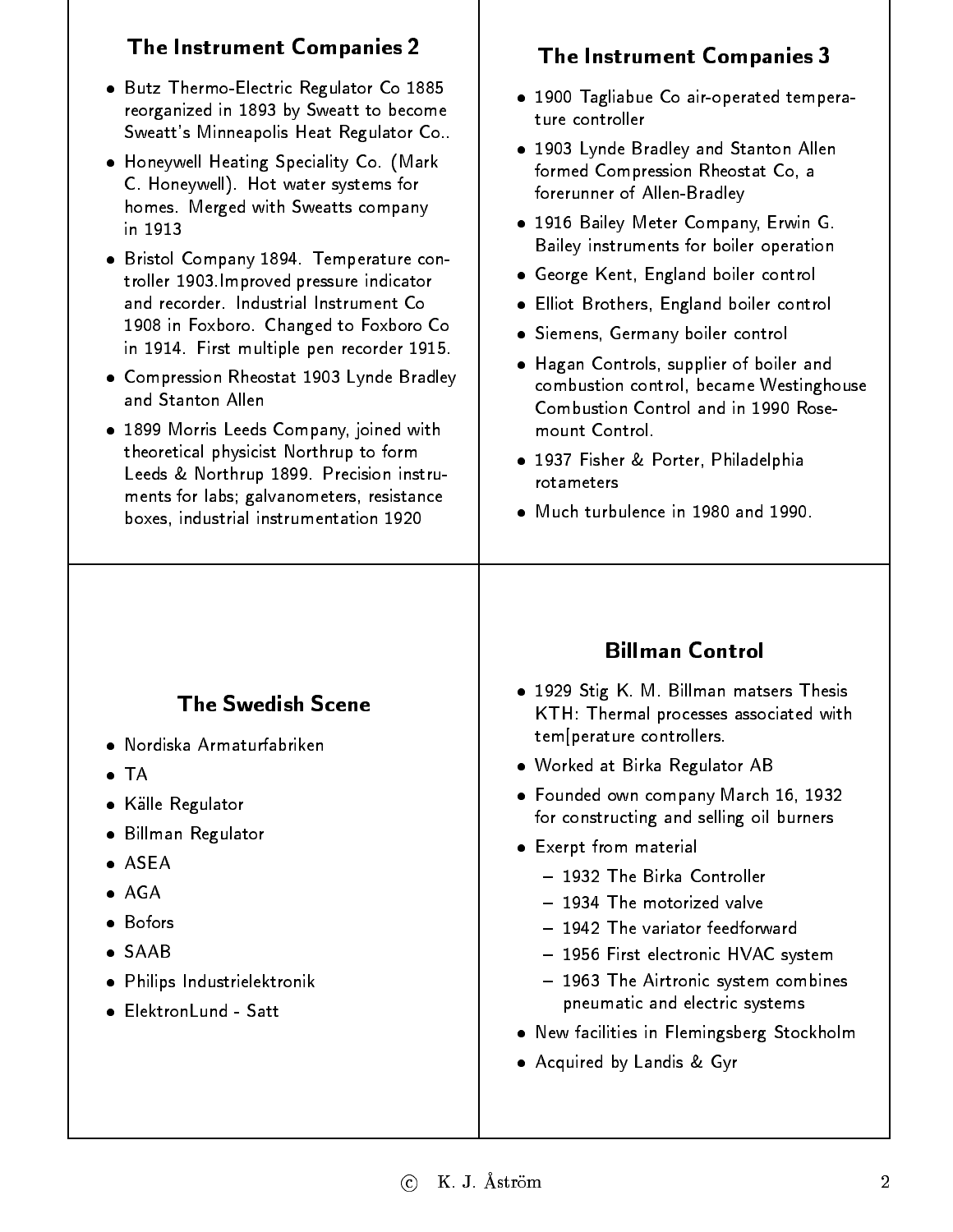|                              | <b>Tour &amp; Andersson</b>                                                                                           |
|------------------------------|-----------------------------------------------------------------------------------------------------------------------|
|                              | • 1875 A. H. Andersson & Co Christiania<br>valves                                                                     |
|                              | • Tour Agenturer, Stockholm RVO valve<br>cooperation with AHA                                                         |
|                              | • 1952 First electronic controller TE1                                                                                |
|                              | · 1955 Motorized valve                                                                                                |
|                              | · 1962 First transistorized controller TE5                                                                            |
| Källe Regulator              | • 1966 Incentive buys A. H. Andersson                                                                                 |
| • Torsten Källe Billerud     | • 1970 Incentive buys 75                                                                                              |
|                              | . 1975 Acquires part of Carl Olin AB DDC-<br>6                                                                        |
|                              | • 1975 Computerized system 6000                                                                                       |
|                              | • 1977 Tour & Andersson (TA) formed                                                                                   |
|                              | • 1984 TA SYSTEM 7 energy control and<br>building management                                                          |
|                              | • 1995 TA Hydronics and TA Control                                                                                    |
|                              | · 1996 Head office moves to Malmö                                                                                     |
|                              |                                                                                                                       |
|                              |                                                                                                                       |
|                              | 1915-1920                                                                                                             |
|                              | • 1919 Standard Oil of New Jersey es-<br>tablished an R&D Department to apply<br>chemical engineering to oil industry |
|                              | . 1921 Union Carbide began cracking of<br>natural gas                                                                 |
|                              | • Strong demand for instrumentation                                                                                   |
|                              | • On-off controllers widely used                                                                                      |
| Nordiska Armaturfabriken NAF | • Instrumentation began to be used for<br>devices used to measure and control<br>process variables                    |
|                              | • Pneumatic controllers in panels                                                                                     |
|                              | • Emergence of control rooms                                                                                          |
|                              | • Use of automatic reset (integral action)                                                                            |
|                              | • Occasional use of derivative action                                                                                 |
|                              | · Signal transmission in tube                                                                                         |
|                              | • Fisher Governor Co built first test labora-<br>tory 1929                                                            |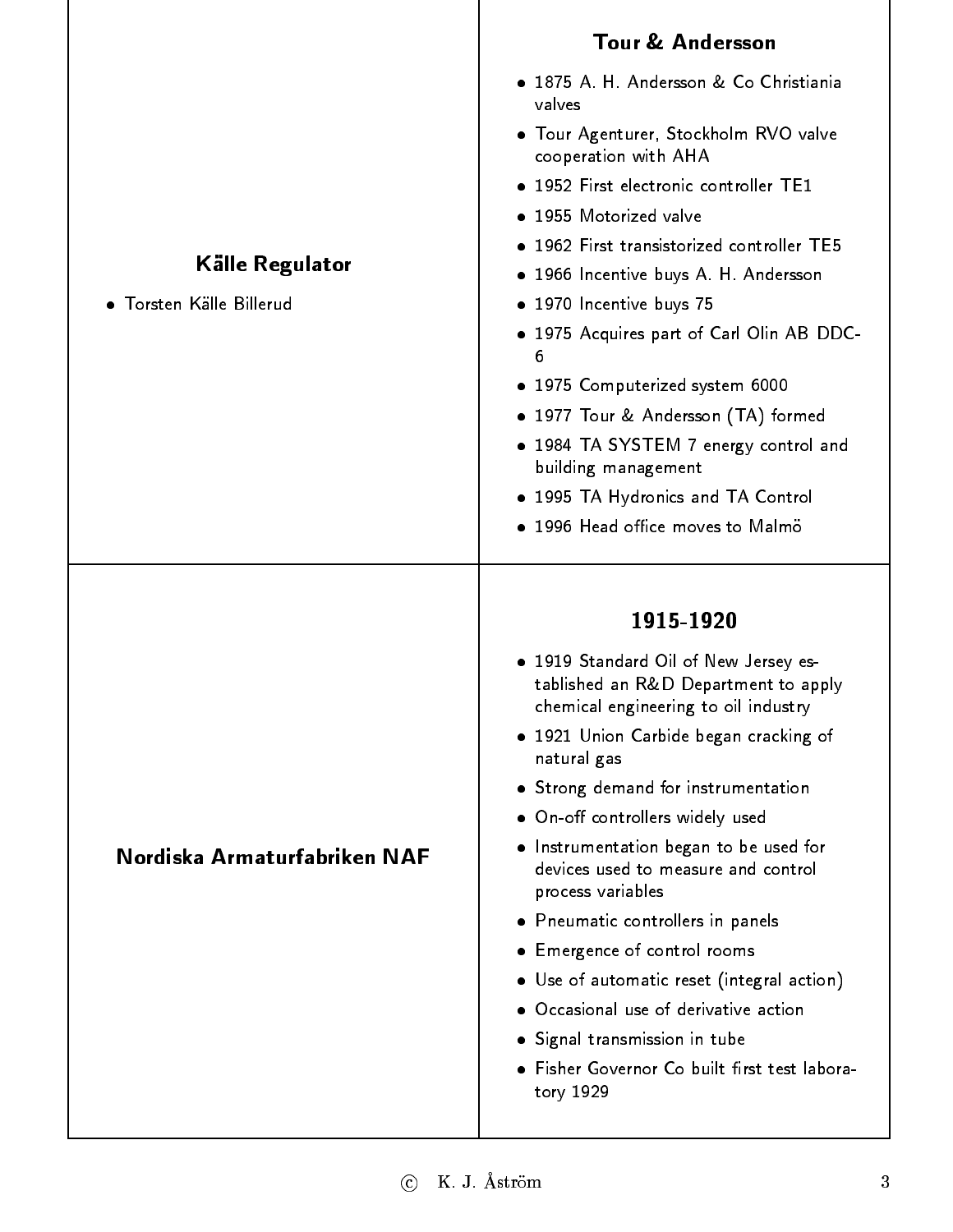#### 1930-1940

- **•** Scientific papers appear
- Difficult problems: pH, delays
- Drastic growth of industry more than 600 control companies in the US.
- Seven companies dominated, Foxboro, Brown and Taylor
- 1931 Foxboro Stabilog, adjustable gain and integral action
- 1933 Taylor Mod 56R with adjustable gain
- Foxboro Mod 40 proportional and reset recorder. Flow control in petrochemicals
- 1935 Taylor Fulscope 56R with Pre-Act
- 1937 Leeds & Northrup equal percentage valve.
- 1937 Fisher & Porter rotameter. 1937 Fisher & Porter rotameter.
- 1938 Electronic potentiometer by Honeywell
- 1939 Taylor Fulscope

## The Early Controllers

- Sensing, actuation and control integrated in early controllers
- Devices that could amplify?
- Actuators were valve or electric motors
- $\bullet$  On-off control
	- $-$  Oscillations wear and tear
	- Oscillations reduced effects of friction  $\bullet$  . The friction of frictions of frictions of frictions of  $\bullet$
	- Worked well for systems with large capacities
- Narrow band proportional control
- Use feedback to linearize gave wide band proportional control. Doc. C. E. Mason and Frymoyer at Foxboro, Stabilog 1931
- Modularize and structure systems and components
- Tinkering not theory based, considerable confusion

#### 1950

- 1952 Gas-liquid chromatography James
- 
- 1954 Foxboro electromagnetic flow meter
- 1956 Rosemount Engineering Co
- · 1957 Ultrasonic level meters
- 1958 Single loop electronic controller
- 1959 4-20 mA signal standard
- 1960 Beta and infrared gauges for papermachines
- 1965 Beckman Instruments gas chromatograph
- 1969 Vortex flow meter Yokogawa

#### **Derivative Action**

- 1930 Leeds & Northrup anticipating controller
- 1931 Bristol company degree-splitting anticipation
- 1931 Ralph Clarridge at Taylor used preact
	- { Manufacturing of viscose rayon
	- Large lags in thermocouple
	- Difficult to obtain high gain
	- Large off-sets
	- Integral action did not help
	- Very good results with pre-act
- 1939 Taylor Fulscope a PID controller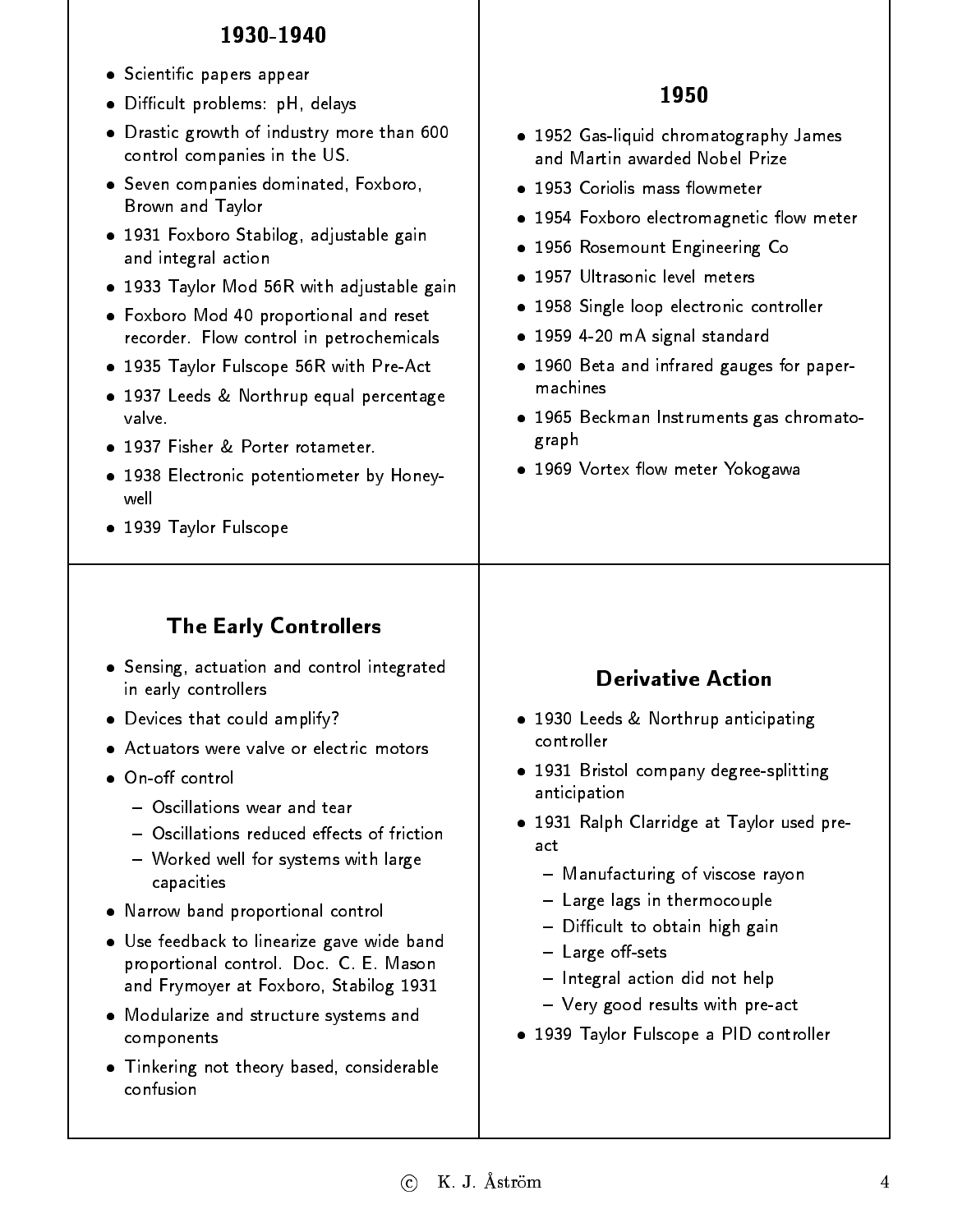## Quote from Interview with Ziegler

"Someone in the research department (Ralph) Clarridge) was tinkering with Fulscopes and somehow had got a restriction in the feedback line to the capsule that made the follow-up in the bellows. He noted that this gave a `kicking' action to the output. They tried this on the rayon shredders and it gave perfect control on the temperature. The action was dubbed `Pre-Act' and was found to help the control in other difficult appliacations, like refinery stills. the Pre-Act was the first derivative control and was incorporated into the Model 56R."

#### Commentary

Notice work by Stodola!

#### From Interview with Ziegler

"The Pre-Act was not too popular, but I insisted in getting a more stable version of it incorporated in the Fulscpoe 100. ... Bill Vogt designed the reproducible needle valves for setting reset rate and pre-act time. This was the very first proportional plus reset plus derivative control integrated in one unit.

as hell! We knocked our prime competitor right out of major chemical plants, such as Dow and Monsanto. They thought it was such a wonderful mechanism with responses labeled a wonderful mechanism with responses labeled in with calibrated units. ... It had

- **Settings for sensitivity, reset and preact.** (No other controller had this.
- Any combination, P, PI, PD, PID or on-o
- 
- Continuous wide ranges

#### I. M. Stein Leeds & Northrup

"The operator automatically observes not only the momentary condition and the direction of change of that condition, but observes also the rate of change of that condition with respect to time (the first derivative) and the rate of change of the rate of change (the second derivative). These observations are very essential to close regulation, particularly in processes involving appreciable time lag."

Commentary:

- Compare Smith predictor
- **•** Importance of process input

#### The Soul of a Pneumatic Controller

- **•** Flapper valve
	- 1885 Johnson, flapper nozzle
	- 1914 E. H. Bristol used it in controllers
- Pneumatic amplier
- Bellows
- Volumes and restrictions
- Feedback makes a linear system of strongly nonlinear components
- Foxboro Stabilog Mason and Frymoyer
- The principle of force balance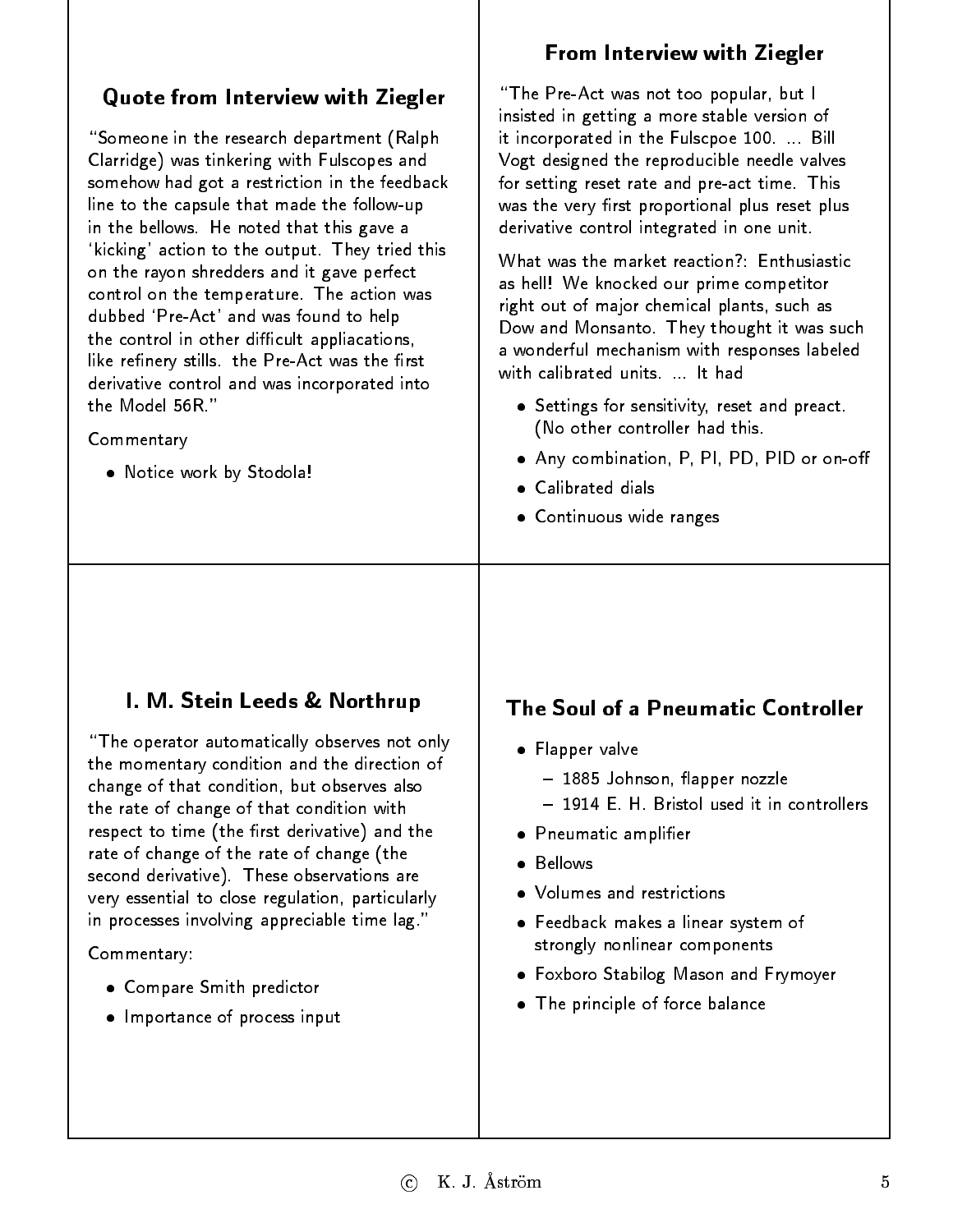| <b>The Components</b>         | <b>The Force Balance Principle</b> |
|-------------------------------|------------------------------------|
| The flapper valve             | The proportional controller        |
|                               |                                    |
|                               |                                    |
| Volume with a restriction     |                                    |
|                               |                                    |
| The pneumatic amplifier       |                                    |
|                               |                                    |
|                               |                                    |
|                               |                                    |
|                               |                                    |
|                               |                                    |
| <b>PI and PID Controllers</b> | <b>Integration with Valves</b>     |
| PI control                    |                                    |
|                               |                                    |
|                               |                                    |
| PID control                   |                                    |
|                               |                                    |
|                               |                                    |
|                               |                                    |
|                               |                                    |
|                               |                                    |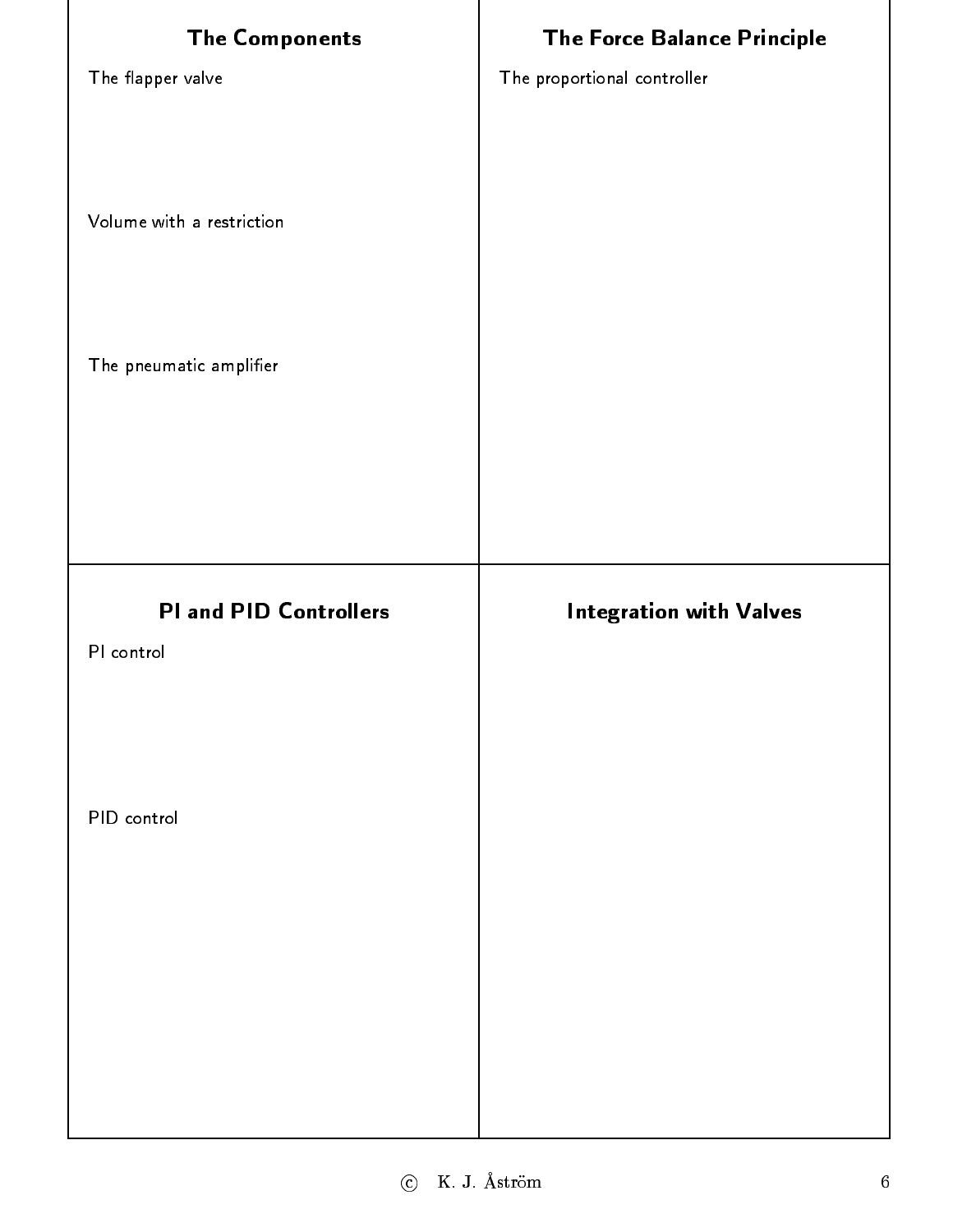## The Soul of a Temperature Controller

- Use motor with relay as an amplier
- Feedback linearizes the response
- Thermistors give long time constants

Block diagram

How to obtain large time constants?

## Process Control Theory

- Essential in Development of PID controller
- Little impact on engineering practice
- · Difficulties
	- Industrial structure
	- { Complex behavior, time delays,
	- Understanding process dynamics
- **Simulation**
- Actors
	- Callender and Stevenson ICI
	-
	- Ivanoff Kent Instruments
	- Mason and Philbrick Foxboro
	- Bristol and Peters Leeds & Northrup
	- $-$  Ziegler and Nichols Taylor
	- Spitzglass Tagliabue
	- $-$  Grebe Dow { Grebe Dow
	- Mitereff { Mitere
- Organization

#### **Ivanoff**

Theoretical foundations of automatic regulation of temperature. Institute of Fuel <sup>7</sup> (1934)

Ivanoff 1933: "In spite of the wide and everincreasing application of automatic supervision in engineering, the science of automatic regulation of temperature is at present in the anamolous position of having erected a vast practical edifice on negligible theoretical foundation."

- Used arguments based on frequency response to understand temperature control loops
- Primitive understanding of stability condition: loop gain less than one at  $\omega_{180}$
- Found that with proportional feedback loopgain must be less than 23.1. See Bennet page 51. Explain!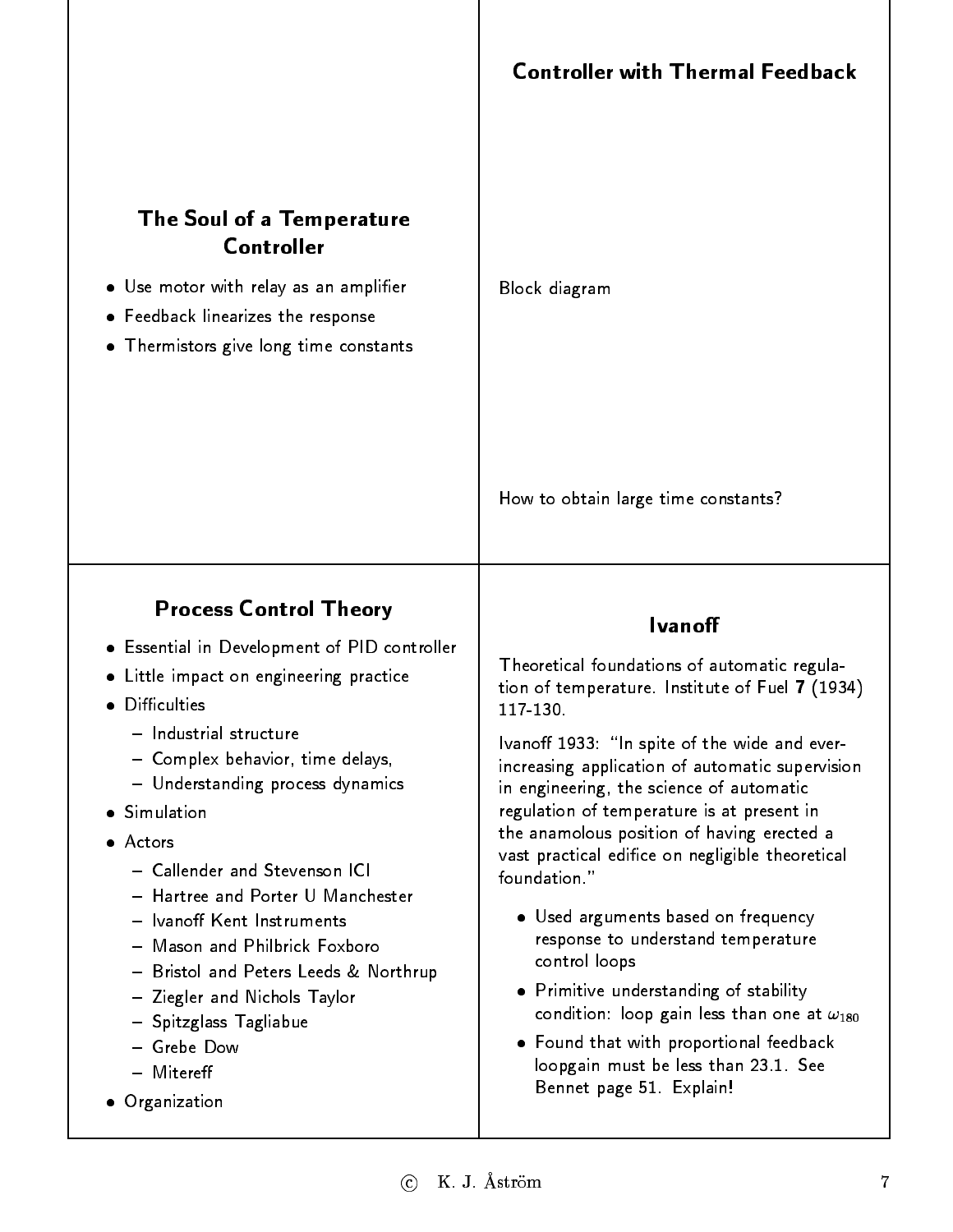## Mitereff

Principles underlying the rational solution of control problems. Trans ASME 57 (1935), 159 163.

"Automatic control problems are solved at present by purely empirical methods and after installation the ususal cut-ant-try method of adjustment is very tedious and unreliable."

Systematic characterization of controllers

$$
1. \ \ u=k\int e dt
$$

$$
2. \, u = ke
$$

$$
3. u = k_1 e + k_2 \int e dt
$$

$$
4.\ \ u+k_{2}\tfrac{du}{dt}=k_{1}e
$$

5. etc

Discussions of paper refered to Routh.

#### **Simulation**

- **The Differential Analyzer** 
	- Lord Kelvin Ball and disk integrator
	- Hannibal Ford Integrator
	- $-$  The torque amplifier
	- 1930 Vannevar Bush MIT
- . 1935 Callender Hartree and Porter: Time lag in control system. Phil. Trans. Roy. Soc. <sup>235</sup> (1935-36), 415-444

$$
u=k_1e+k_2\int edt+k_3\frac{de}{dt}
$$
  

$$
T\frac{d(t)}{dt}+e(t)=u(t-T)
$$

- Mason and Philbrick at Foxboro
- Ziegler and Nichols: Optimum settings for automatic controllers. Trans  $\mathsf{ASME}\ \mathbf{64}$ (1942) 759-768.
- Little short term impact because differential analysers were not available tial analyses were not available to the control of the control of the control of the control of the control of
- Very large long term impact

# Ziegler and Nichols

- Characterization of process dynamics
	- $-$  Reaction curve  $a$  and  $L$
	- Frequency response  $K_u$ ,  $t_u$
- Dimension-free parameters
- $\bullet$  Used simulation to find controller parameters
- Good packaging of results for practical use
- **•** Integrated process and control design

#### John G. Ziegler on PID

I did not know how to set this new controller and I realized that we had to get some way of determining the controller settings rather than cut-and-try. Iwas out on a still in a chemical plant and it was almost a life's work getting the settings. I finally got it stable, but I was'nt sre I had the right setting. We had a unit in our factory demonstration room which consisted of a series of tanks and capillaries to simulate a multicapacity system for a fairly typical porcess to control pressure.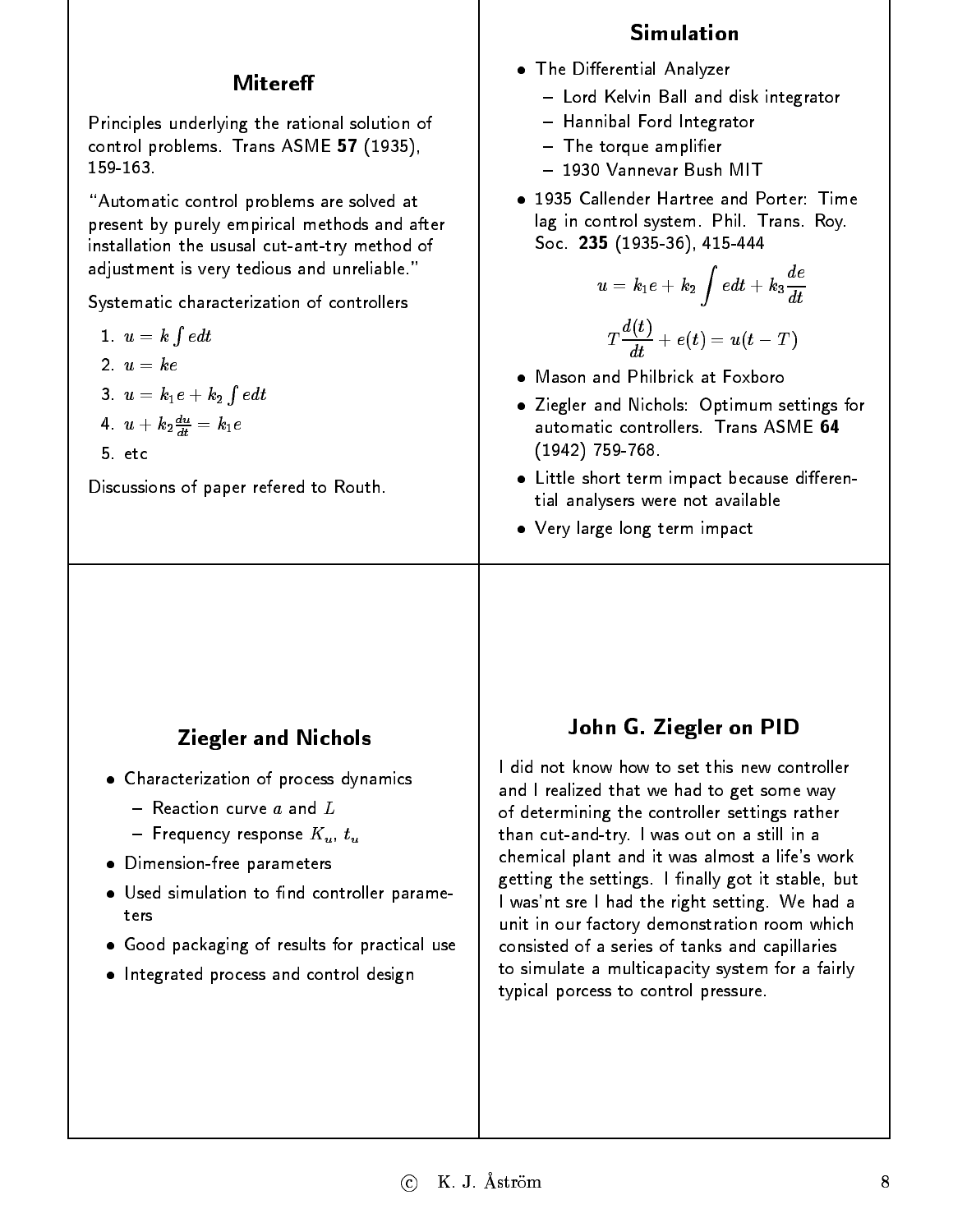## Quarter Amplitude Damping

Nick came to Taylor in the research department about the time the Model 100R was developed. I was playing on this analog simulator trying to figure out what determined the sensitivity, the reset rate and the pre-act time.

It turned out that when you set the proportional to about half of what caused the ultimate sensitivity, you would have about 25% amplitude ratio. So that is what we sait - get an ultimate sensitivity and note the period. Any moron can do that. Then set the reset Any moron can do that. Then set the reset rate at one over the period and set the pre-act time to  $1/6$  or  $1/8$  of the period.

Nick wanted to use a 37% decay for some mathematical reason, but I insisted on the 25 mathematical reason, but I insisted on the 25  $\%$  because it was very easy for someone to see that the second wave is half as big as the first wave.

# Process and Control Design

The cronology in process design is evidently wrong. Nowadays an engineer first designs his equipment so that it will be capable of performing its intended funtion at the normal throughput rate ... The control engineer ... is then told to put on a controller capable of maintaining static equilibrium for which the apparatus was designed. ... When the plant is started, however, it may be belatedly discovered that ... the control results are not within the desired tolerance. A long expensive process of `cut-ant-try' is then beguyn in order to make the equipment work ... [then it is realised that] some factor in the equipment design was neglected. ... The missing characteristic can be called `controllability', the ability of the process to achieve and maintain the desired equilibrium value.

## **Use of Simulation**

Nick was cranking lut these curves for me for a lot of different processes. ... To speed it up. Nicke rented the dierential analyzer at MIT and got into discussions with people at MIT on fire control. They were having trouble keeping the systems stable, and Nick believed that the systems stable, and Nick believed that even though their math was correct, there was another little time constant they were missing in the loop somewhere. He guessed it was the compressibility of the hydraulic fluid, which they denied. He convinced them to use Taylors pre-act, or derivative action, and when they put it in, the guns were stable.

As a result of all this, they asked him to come to the Radiation Lab at MIT to help win World War II. Taylor would not give him a leave of absense to he left

# **Organization**

- Progress made by engineers in instrument companies. Little academic involvement
- Role of professional organizations
- The journal Instruments
- 1936 The Process Industries Division of ASME formed Industrial Instruments and Regulators Committee in 1936. Ed Smith of Tagliabue driving force. Unified terminology, exchange of ideas and experiences.
- 1942 AAAS chose Instrumentation as the topic for a Gibson Conference
- . 1945 Institute of Measurement and Control, London
- 1946 ISA formed as an organization for instrument technicians, plant operators. Open to people who did not hav access to other professional societies.
- Instrumenttekniska föreningen, Stockholm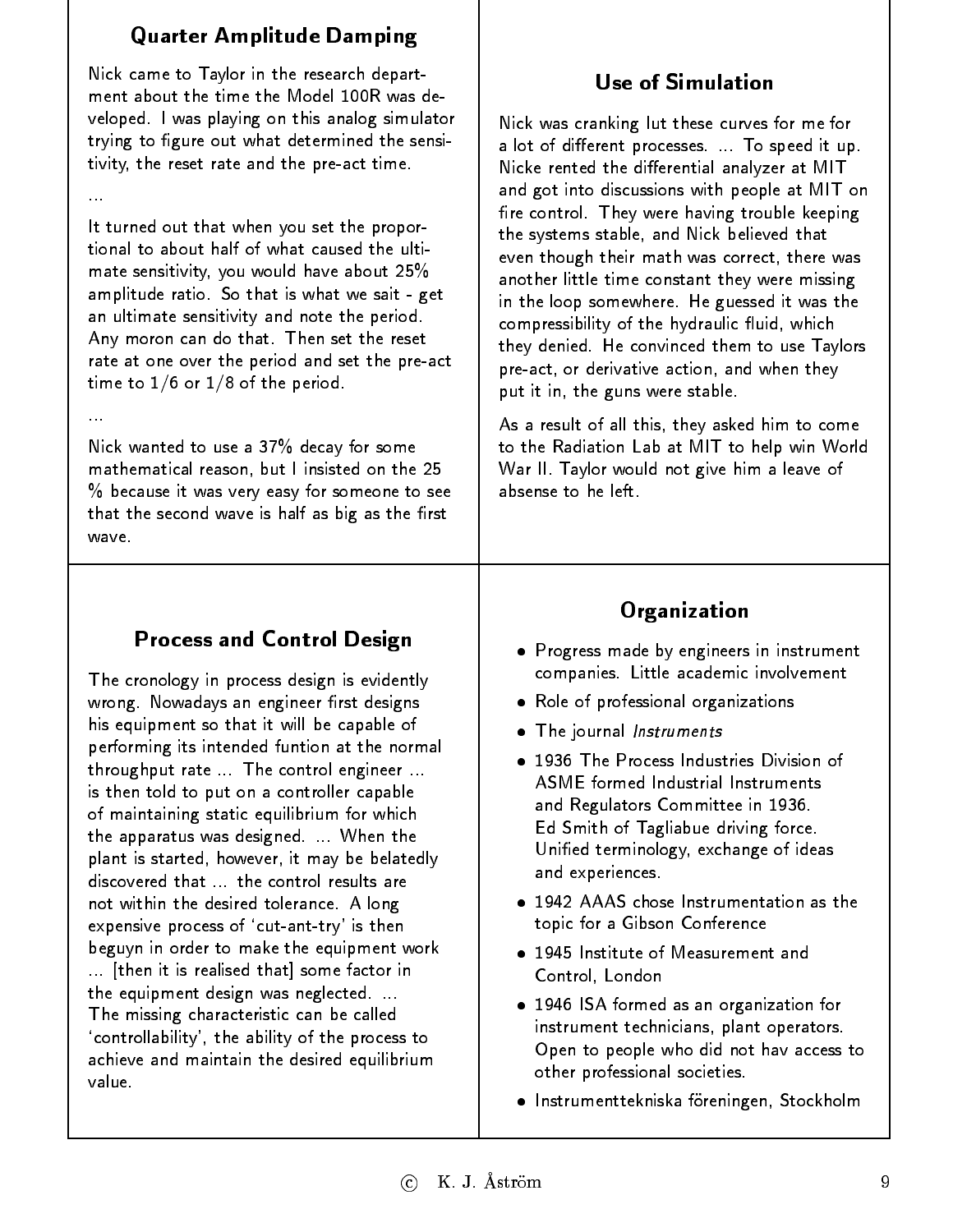| <b>Computer Control</b><br>• Overview<br>$\bullet$ PLL<br>• System Structure<br>• From Hardware to Software                                                                                                                                                                                 | <b>Overview</b><br>• 1956 TRW and Texacon<br>• March 12 1959 Port Arthur online, super-<br>visory control 26 flows, 72 temperatures, 3<br>pressures, 3 compositions<br>• Supervisory Control<br>· 1962 DDC ICI Ferranti<br>$• 1965$ PDP-8<br>• Honeywell TDC 2000, Yokogawa Centum<br>$\bullet$ 1970 PLC<br>• ASEA Master 1980                                                                                                                                                                                                                                             |
|---------------------------------------------------------------------------------------------------------------------------------------------------------------------------------------------------------------------------------------------------------------------------------------------|----------------------------------------------------------------------------------------------------------------------------------------------------------------------------------------------------------------------------------------------------------------------------------------------------------------------------------------------------------------------------------------------------------------------------------------------------------------------------------------------------------------------------------------------------------------------------|
| <b>Programmable Logic Controllers</b><br>• Two aspects of process automation<br>- Instruments and relays<br>- Instrument engineers and electircians<br>Late 1960 General Motors specifications<br>$\bullet$<br>Digital PDP-14 at GM<br>Ladder logic: Bedford Associates<br>1970 Modicon 084 | <b>ElektronLund</b><br>• Small group that made hardwired logic for<br>industrial automation led by Homerberg in<br>Lund. Göran Andersson Technical Director<br>saw Digitals PDP14 at Volvo in Skövde<br>and Alan Bradley system<br>· Reverse Engineering<br>• 1972 Masters thesis project by Göran<br>Sigfridsson and Claes Alerup from LTH.<br>Led to a product PBS (Programerbart<br>Binärt System) in 1973<br>· 1976 Satt Elektronlund<br>. 1981 Satt Electronics Lund division grew<br>larger than main branch<br>• 1982 Attempt of ABB takeover<br>· 1983 SattControl |